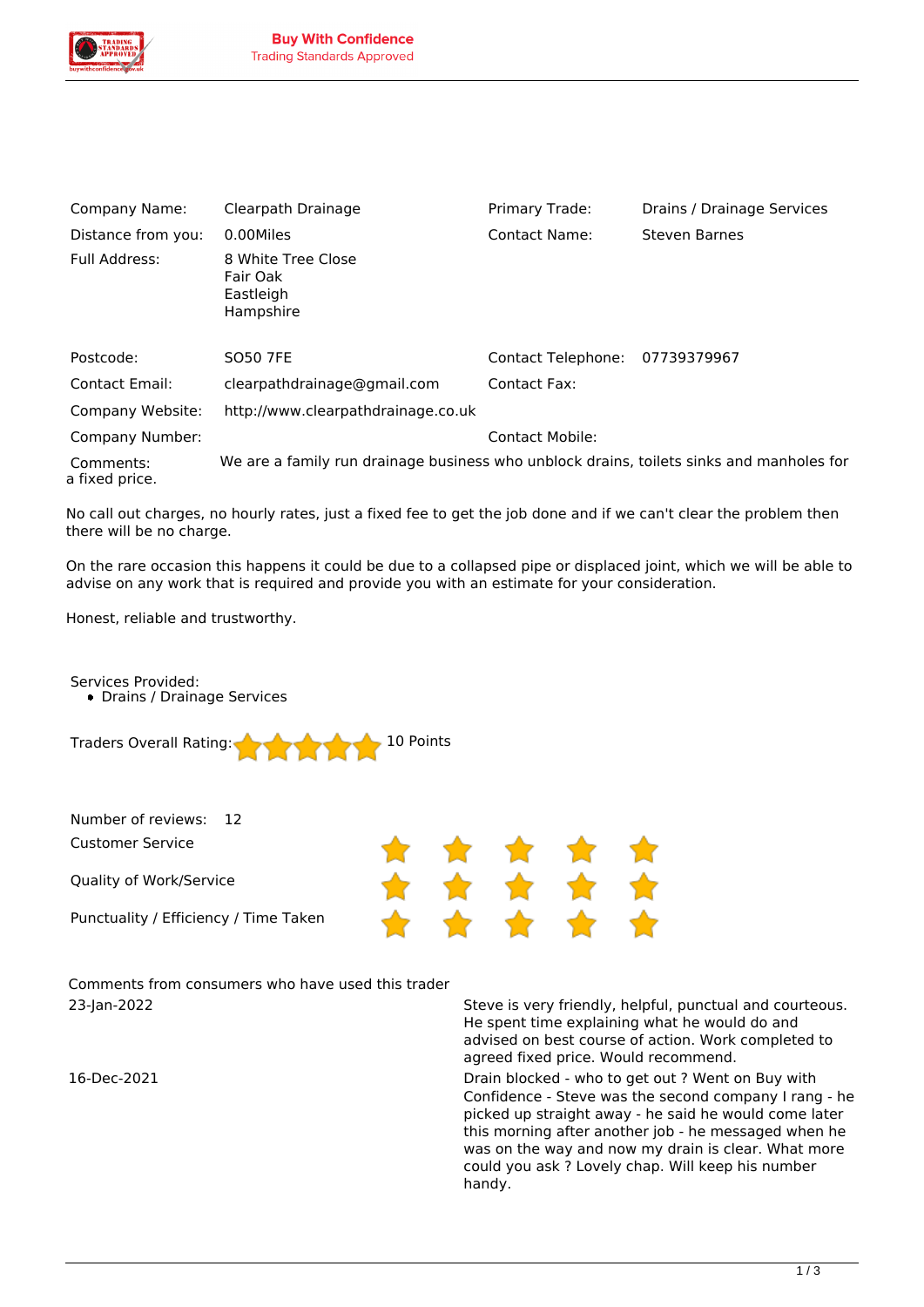

| 11-Sep-2021 | I discovered my drains were blocked Friday afternoon<br>and was so pleased (and relieved) when Steve Barnes<br>said he could come out at 9am the next day - Saturday<br>morning. He arrived punctually, cleared the drains very<br>quickly and efficiently, leaving no mess, and the price<br>charged was what he had quoted me over the phone. I<br>would definitely recommend him to others and will<br>definitely use him again if the need should arise.                                                                                                                                                                                                                |
|-------------|-----------------------------------------------------------------------------------------------------------------------------------------------------------------------------------------------------------------------------------------------------------------------------------------------------------------------------------------------------------------------------------------------------------------------------------------------------------------------------------------------------------------------------------------------------------------------------------------------------------------------------------------------------------------------------|
| 19-Jun-2021 | Excellent, prompt and professional service. Used high<br>pressure jet washer + CCTV, identifying the problem<br>which was an obstruction by an incorrectly installed<br>water shut-off valve. Clearpath Drainage gave<br>excellent advice about contacting the water company,<br>who took responsibility. We would never have known<br>the cause of the problem without the CCTV evidence. A<br>big thank you to Steve and Clearpath Drainage. Would<br>highly recommend this company.                                                                                                                                                                                      |
| 26-Apr-2021 | Absolutely brilliant job, arrived quickly, sorted out the<br>problem swiftly and thoroughly and left having cleaned<br>up properly. The price quoted (which was very<br>reasonable) was the price we paid. I cannot say how<br>delighted I am to get a service which is second to none.<br>Although our problem doesn't occur very often I would<br>always call this company. This is the type of service<br>you always hope to get but you almost never do. Great<br>job, thanks very much.                                                                                                                                                                                |
| 26-Nov-2020 | Fantastic service. Turned up on time and suitably<br>protected during coronavirus pandemic. Cleared<br>blocked drains quickly and efficiently. Very reasonably<br>priced too. Highly recommended.                                                                                                                                                                                                                                                                                                                                                                                                                                                                           |
| 26-Nov-2020 | Excellent service. I had already had another company<br>out to try and fix the problem I was having with<br>slow-draining toilets and they had charged me for<br>hosing out the pipes however this did not solve the<br>issue so I wanted a second opinion. Steve came round<br>promptly and discovered that the other company<br>hadn't investigated the right drain and had completely<br>missed the fact that it was full of soil and debris. He<br>arranged a time to come and fix it and attended on a<br>Saturday to accommodate my work commitments.<br>Good communication throughout, sensible price, and<br>wouldn't hesitate to use again or recommend to others. |
| 26-Nov-2020 | They were great, explained what was needed and got<br>on with the work.                                                                                                                                                                                                                                                                                                                                                                                                                                                                                                                                                                                                     |
| 26-Nov-2020 | Steve Barnes of Clearpath Drainage came out at short<br>notice. He investigated thoroughly and discovered, by<br>putting a camera through the drainage system, that a<br>waste pipe had been broken by gas company when<br>they relocated a gas pipe. He gave me advice on what<br>should should happen next and passed on the<br>photographs to send to the gas company. At beginning<br>of June, when the gas company left me in a situation<br>which caused me extreme distress, Steve volunteered<br>to come out on a Sunday, in his own time, to talk me<br>through what the gas company should do to correct                                                          |